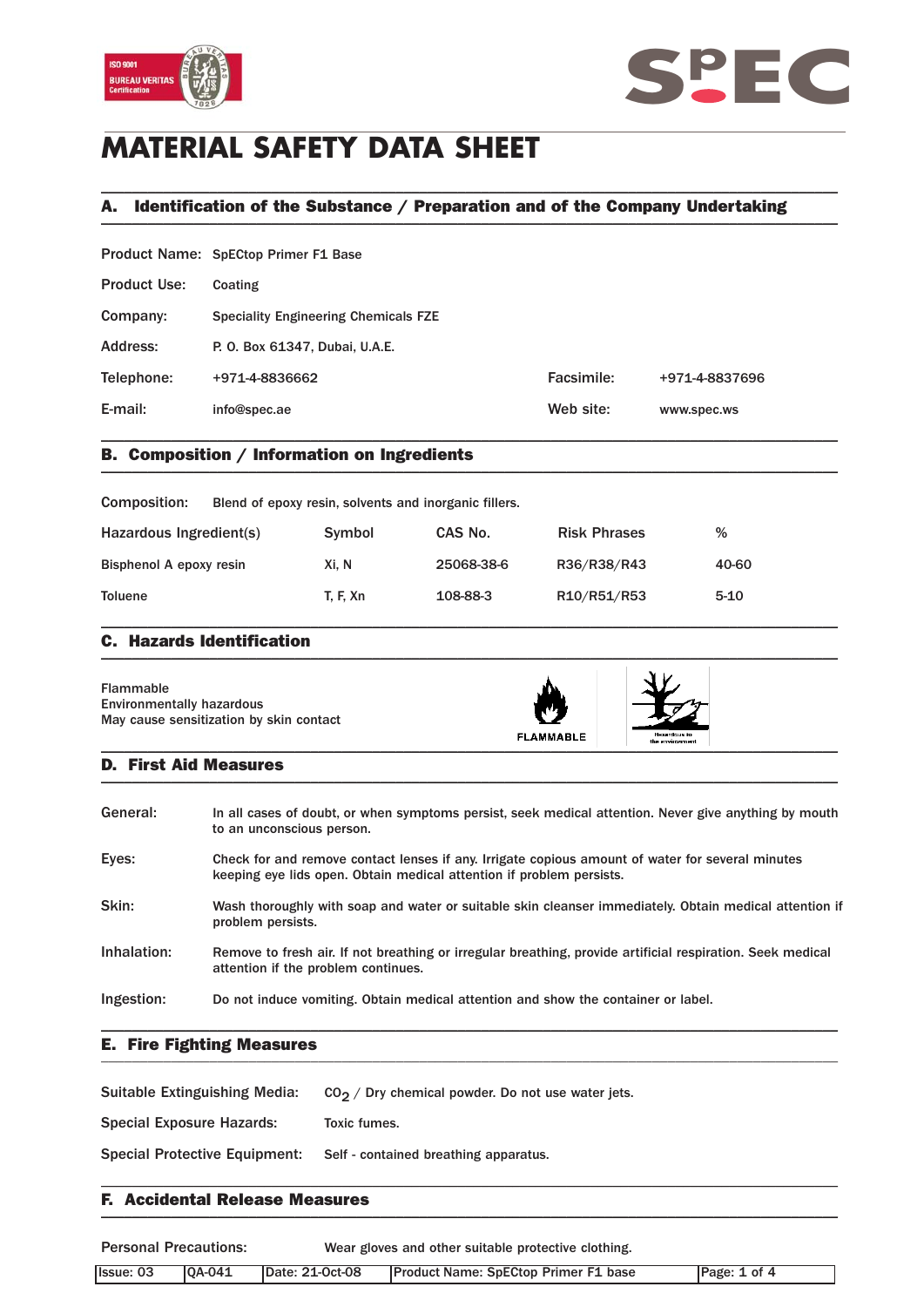| <b>Environmental Precautions:</b>  | Prevent entry into drains, sewers and water courses.                                                                                  |
|------------------------------------|---------------------------------------------------------------------------------------------------------------------------------------|
| <b>Decontamination Procedures:</b> | Soak-up with inert absorbent or contain and remove by best available means. Gather<br>into containers. Dispose of as hazardous waste. |

\_\_\_\_\_\_\_\_\_\_\_\_\_\_\_\_\_\_\_\_\_\_\_\_\_\_\_\_\_\_\_\_\_\_\_\_\_\_\_\_\_\_\_\_\_\_\_\_\_\_\_\_\_\_\_\_\_\_\_\_\_\_\_\_\_\_\_\_\_\_\_\_\_\_\_\_\_\_\_\_\_\_\_\_\_\_\_\_\_\_\_\_\_\_\_

| Handling:                         | Avoid skin and eye contact. Do not eat, drink or smoke whilst using this product.<br>Ensure adequate ventilation.           |
|-----------------------------------|-----------------------------------------------------------------------------------------------------------------------------|
| Storage:                          | Keep containers dry, cool and tightly closed.                                                                               |
| <b>Decontamination Procedure:</b> | Soak-up with inert absorbent or contain and remove by best available means. Gather<br>into containers. Dispose of as waste. |

\_\_\_\_\_\_\_\_\_\_\_\_\_\_\_\_\_\_\_\_\_\_\_\_\_\_\_\_\_\_\_\_\_\_\_\_\_\_\_\_\_\_\_\_\_\_\_\_\_\_\_\_\_\_\_\_\_\_\_\_\_\_\_\_\_\_\_\_\_\_\_\_\_\_\_\_\_\_\_\_\_\_\_\_\_\_\_\_\_\_\_\_\_\_\_

## H. Exposure Controls / Personal Protection \_\_\_\_\_\_\_\_\_\_\_\_\_\_\_\_\_\_\_\_\_\_\_\_\_\_\_\_\_\_\_\_\_\_\_\_\_\_\_\_\_\_\_\_\_\_\_\_\_\_\_\_\_\_\_\_\_\_\_\_\_\_\_\_\_\_\_\_\_\_\_\_\_\_\_\_\_\_\_\_\_\_\_\_\_\_\_\_\_\_\_\_\_\_\_

| <b>Occupational Exposure Limits:</b> | None assigned                                                                    |                 |                          |
|--------------------------------------|----------------------------------------------------------------------------------|-----------------|--------------------------|
| <b>Substance</b>                     | 8 Hour TWA                                                                       | <b>STEL</b>     | Source/Other Information |
| Xylene, mixed isomers                | $435$ mgm <sup>-3</sup>                                                          | 650 mgm $^{-3}$ | <b>EH 40</b>             |
| <b>Engineering Control Measures:</b> | Use with adequate general and local exhaust ventilation                          |                 |                          |
|                                      | Personal Protective Equipment: Impervious gloves, safety goggles, plastic apron. |                 |                          |

\_\_\_\_\_\_\_\_\_\_\_\_\_\_\_\_\_\_\_\_\_\_\_\_\_\_\_\_\_\_\_\_\_\_\_\_\_\_\_\_\_\_\_\_\_\_\_\_\_\_\_\_\_\_\_\_\_\_\_\_\_\_\_\_\_\_\_\_\_\_\_\_\_\_\_\_\_\_\_\_\_\_\_\_\_\_\_\_\_\_\_\_\_\_\_

## I. Physical and Chemical Properties \_\_\_\_\_\_\_\_\_\_\_\_\_\_\_\_\_\_\_\_\_\_\_\_\_\_\_\_\_\_\_\_\_\_\_\_\_\_\_\_\_\_\_\_\_\_\_\_\_\_\_\_\_\_\_\_\_\_\_\_\_\_\_\_\_\_\_\_\_\_\_\_\_\_\_\_\_\_\_\_\_\_\_\_\_\_\_\_\_\_\_\_\_\_\_

| State:            | Liquid    |
|-------------------|-----------|
| Colour:           | Clear     |
| Odour:            | Solvent   |
| Flash Point (°C): | >60       |
| Specific graviry: | 0.98      |
| Viscosity:        | 1.5       |
| Solubility:       | Insoluble |

## J. Stability and Reactivity \_\_\_\_\_\_\_\_\_\_\_\_\_\_\_\_\_\_\_\_\_\_\_\_\_\_\_\_\_\_\_\_\_\_\_\_\_\_\_\_\_\_\_\_\_\_\_\_\_\_\_\_\_\_\_\_\_\_\_\_\_\_\_\_\_\_\_\_\_\_\_\_\_\_\_\_\_\_\_\_\_\_\_\_\_\_\_\_\_\_\_\_\_\_\_

| Stability:                               | Stable under recommended conditions.         |
|------------------------------------------|----------------------------------------------|
| Conditions to avoid:                     | Not known.                                   |
| Materials to avoid:                      | Strong acids, alkalies and oxidising agents. |
| <b>Hazardous Decomposition products:</b> | Carbon monoxide, Irritant fumes.             |
|                                          |                                              |

\_\_\_\_\_\_\_\_\_\_\_\_\_\_\_\_\_\_\_\_\_\_\_\_\_\_\_\_\_\_\_\_\_\_\_\_\_\_\_\_\_\_\_\_\_\_\_\_\_\_\_\_\_\_\_\_\_\_\_\_\_\_\_\_\_\_\_\_\_\_\_\_\_\_\_\_\_\_\_\_\_\_\_\_\_\_\_\_\_\_\_\_\_\_\_

## K. Toxicological Information \_\_\_\_\_\_\_\_\_\_\_\_\_\_\_\_\_\_\_\_\_\_\_\_\_\_\_\_\_\_\_\_\_\_\_\_\_\_\_\_\_\_\_\_\_\_\_\_\_\_\_\_\_\_\_\_\_\_\_\_\_\_\_\_\_\_\_\_\_\_\_\_\_\_\_\_\_\_\_\_\_\_\_\_\_\_\_\_\_\_\_\_\_\_\_

There are no date available on the preparation itself. This has been assessed following the conventional method of the Preparations Directive 1999/45/EC and classified for toxicological hazards accordingly.

Based on the properties of the epoxy constituent(s) and considering toxicological data on similar preparations, this product may be a skin sensitiser and irritant. May produce allergic reactions. Harmful by inhalation. Vapours may cause headaches, dizziness and central nervous systems depression.

| llssue: 03 | <b>10A-041</b> | <b>IDate: 21-Oct-08</b> | <b>Product Name: SpECtop Primer F1 base</b> | Page: 2 of 4 |
|------------|----------------|-------------------------|---------------------------------------------|--------------|
|            |                |                         |                                             |              |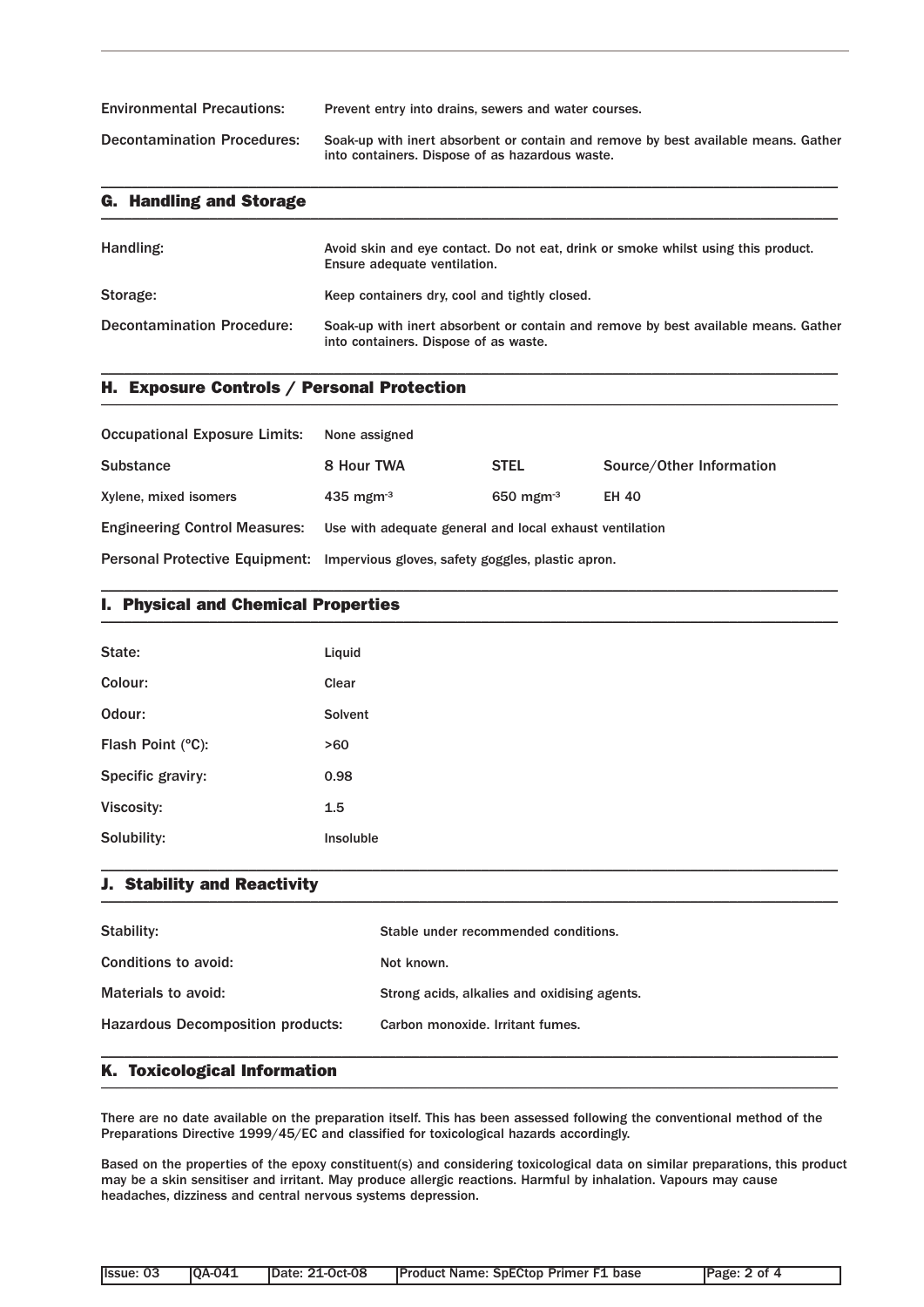#### L. Ecological Information  $\blacksquare$   $\blacksquare$   $\blacksquare$   $\blacksquare$   $\blacksquare$   $\blacksquare$   $\blacksquare$   $\blacksquare$   $\blacksquare$   $\blacksquare$   $\blacksquare$   $\blacksquare$   $\blacksquare$   $\blacksquare$   $\blacksquare$   $\blacksquare$   $\blacksquare$   $\blacksquare$   $\blacksquare$   $\blacksquare$   $\blacksquare$   $\blacksquare$   $\blacksquare$   $\blacksquare$   $\blacksquare$   $\blacksquare$   $\blacksquare$   $\blacksquare$   $\blacksquare$   $\blacksquare$   $\blacksquare$   $\blacks$

Environmental Assessment: Contains volatile organic compounds.

When used and disposed as intended, no adverse environmental effects are foreseen. Expected to be not readily biodegradable. Bio-accumulative potential and ecotoxicity are not determined.

\_\_\_\_\_\_\_\_\_\_\_\_\_\_\_\_\_\_\_\_\_\_\_\_\_\_\_\_\_\_\_\_\_\_\_\_\_\_\_\_\_\_\_\_\_\_\_\_\_\_\_\_\_\_\_\_\_\_\_\_\_\_\_\_\_\_\_\_\_\_\_\_\_\_\_\_\_\_\_\_\_\_\_\_\_\_\_\_\_\_\_\_\_\_\_

\_\_\_\_\_\_\_\_\_\_\_\_\_\_\_\_\_\_\_\_\_\_\_\_\_\_\_\_\_\_\_\_\_\_\_\_\_\_\_\_\_\_\_\_\_\_\_\_\_\_\_\_\_\_\_\_\_\_\_\_\_\_\_\_\_\_\_\_\_\_\_\_\_\_\_\_\_\_\_\_\_\_\_\_\_\_\_\_\_\_\_\_\_\_\_

\_\_\_\_\_\_\_\_\_\_\_\_\_\_\_\_\_\_\_\_\_\_\_\_\_\_\_\_\_\_\_\_\_\_\_\_\_\_\_\_\_\_\_\_\_\_\_\_\_\_\_\_\_\_\_\_\_\_\_\_\_\_\_\_\_\_\_\_\_\_\_\_\_\_\_\_\_\_\_\_\_\_\_\_\_\_\_\_\_\_\_\_\_\_\_

#### M. Disposal Considerations  $\blacksquare$   $\blacksquare$   $\blacksquare$   $\blacksquare$   $\blacksquare$   $\blacksquare$   $\blacksquare$   $\blacksquare$   $\blacksquare$   $\blacksquare$   $\blacksquare$   $\blacksquare$   $\blacksquare$   $\blacksquare$   $\blacksquare$   $\blacksquare$   $\blacksquare$   $\blacksquare$   $\blacksquare$   $\blacksquare$   $\blacksquare$   $\blacksquare$   $\blacksquare$   $\blacksquare$   $\blacksquare$   $\blacksquare$   $\blacksquare$   $\blacksquare$   $\blacksquare$   $\blacksquare$   $\blacksquare$   $\blacks$

Disposal must be in accordance with local and national legislation.

Do not allow to enter drains or watercourses. Material and container must be disposed as hazardous waste.

### N. Transport Information \_\_\_\_\_\_\_\_\_\_\_\_\_\_\_\_\_\_\_\_\_\_\_\_\_\_\_\_\_\_\_\_\_\_\_\_\_\_\_\_\_\_\_\_\_\_\_\_\_\_\_\_\_\_\_\_\_\_\_\_\_\_\_\_\_\_\_\_\_\_\_\_\_\_\_\_\_\_\_\_\_\_\_\_\_\_\_\_\_\_\_\_\_\_\_

| Proper shipping name:         | Resin solution, flammable |                          |            |
|-------------------------------|---------------------------|--------------------------|------------|
| <b>UN Number:</b>             | 1866                      |                          |            |
| Class:                        | 3                         |                          |            |
| Subsidiary risk:              |                           |                          |            |
| <b>Packing Group:</b>         | Ш                         |                          |            |
| $Label(s)$ :                  | <b>FLAMMABLE LIQUID</b>   | MARINE POLLUTAN          |            |
| <b>Additional Information</b> |                           |                          |            |
| <b>ADR-HIN:</b>               | 30                        |                          |            |
| <b>IMDG-EMS:</b>              | F-E, S-E                  | <b>Marine Pollutant:</b> | <b>Yes</b> |
| IMO:                          |                           |                          |            |

## O. Regulatory Information \_\_\_\_\_\_\_\_\_\_\_\_\_\_\_\_\_\_\_\_\_\_\_\_\_\_\_\_\_\_\_\_\_\_\_\_\_\_\_\_\_\_\_\_\_\_\_\_\_\_\_\_\_\_\_\_\_\_\_\_\_\_\_\_\_\_\_\_\_\_\_\_\_\_\_\_\_\_\_\_\_\_\_\_\_\_\_\_\_\_\_\_\_\_\_

| <b>EU Regulations:</b>        |          | The product is labeled as follows, in accordance with local regulations.                                                                                                                                                                                                                                    |                                             |              |  |  |
|-------------------------------|----------|-------------------------------------------------------------------------------------------------------------------------------------------------------------------------------------------------------------------------------------------------------------------------------------------------------------|---------------------------------------------|--------------|--|--|
| Hazard Symbol(s):             |          | Xn, F                                                                                                                                                                                                                                                                                                       |                                             |              |  |  |
| <b>Contains:</b>              |          | Bisphenol A epoxy resin                                                                                                                                                                                                                                                                                     |                                             |              |  |  |
| <b>Risk Phrases:</b>          |          | R <sub>10</sub> - Flammable<br>R20 - Harmful by inhalation<br>R21 - Harmful incontact with skin<br>R51 - Toxic to aquatic organisms                                                                                                                                                                         |                                             |              |  |  |
| <b>Safety Phrases:</b>        |          | S28 - After contact with skin, wash immediately with plenty of water<br>S36 - Wear suitable protective clothing<br>S38 - In case of insufficient ventilation, wear suitable respiratory equipment                                                                                                           |                                             |              |  |  |
| <b>EC Directives:</b>         |          | Dangerous Substance Directive, 67/548/EEC and adaptations.<br>Dangerous Preparations Directive, 88/379/EEC.<br>Safety Data Sheets Directive, 91/155/EEC.                                                                                                                                                    |                                             |              |  |  |
| <b>Statutory Instruments:</b> |          | Chemicals (Hazard Information and Packaging) Regs. 1993 (SI 1746).<br>Control of Substances Hazardous to Health Regs. 1988 (SI 1657).<br>Health and Safety at Work, etc. Act 1974.<br><b>Environmental Protection Act 1990.</b><br>Highly Flammable Liquids & Liquefied Petroleum Gases Regs. 1972 (SI 917) |                                             |              |  |  |
| Issue: 03                     | $QA-041$ | Date: 21-Oct-08                                                                                                                                                                                                                                                                                             | <b>Product Name: SpECtop Primer F1 base</b> | Page: 3 of 4 |  |  |

\_\_\_\_\_\_\_\_\_\_\_\_\_\_\_\_\_\_\_\_\_\_\_\_\_\_\_\_\_\_\_\_\_\_\_\_\_\_\_\_\_\_\_\_\_\_\_\_\_\_\_\_\_\_\_\_\_\_\_\_\_\_\_\_\_\_\_\_\_\_\_\_\_\_\_\_\_\_\_\_\_\_\_\_\_\_\_\_\_\_\_\_\_\_\_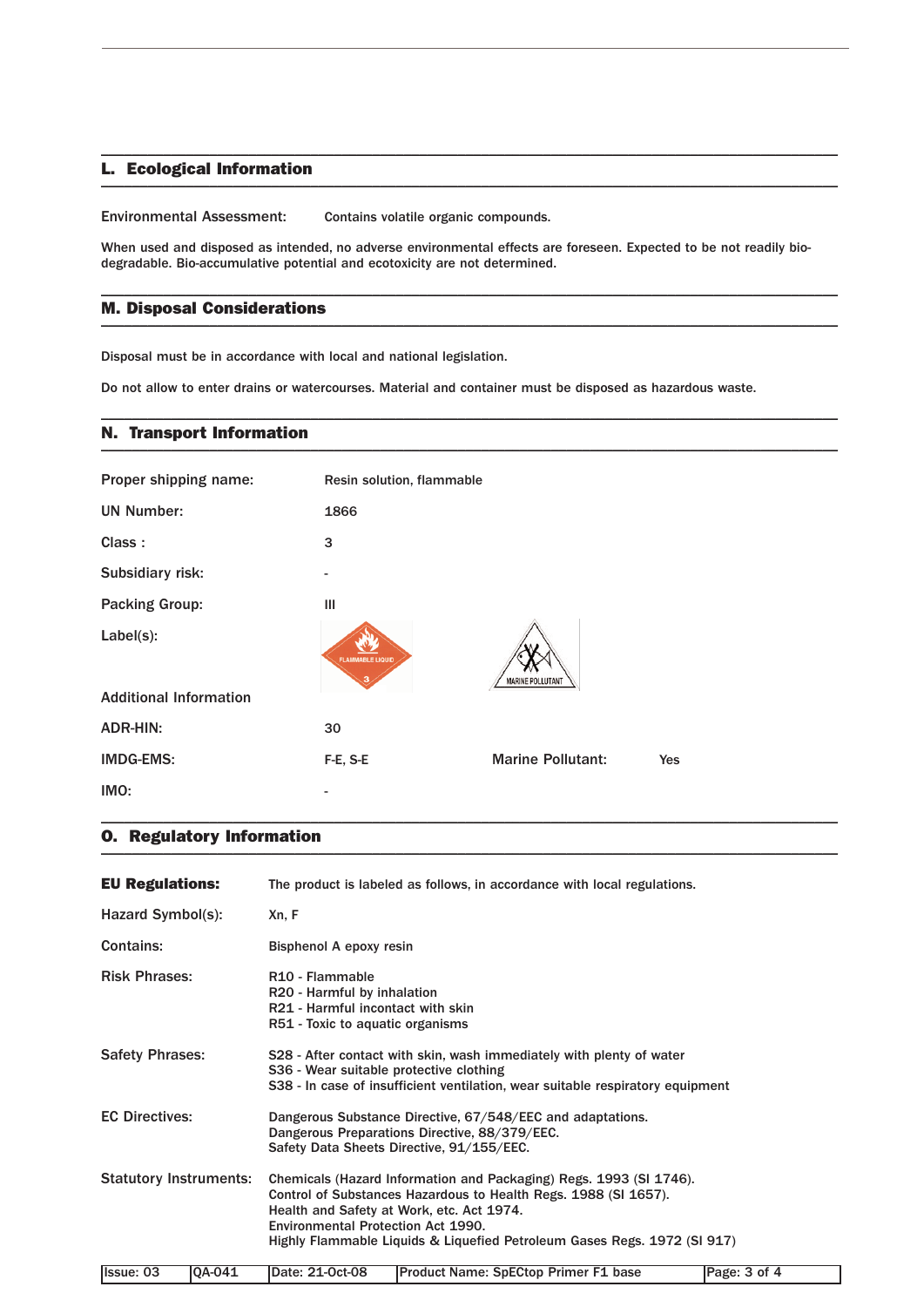| <b>Codes of Practice:</b> | Waste Management. The Duty of Care.<br>Operational Provisions of the Road Traffic (Carriage of Dangerous Substances in packages,<br>etc.) Regs 1986 (COP17)                 |
|---------------------------|-----------------------------------------------------------------------------------------------------------------------------------------------------------------------------|
| <b>Guidance Notes:</b>    | Occupational skin diseases: health and safety precautions (EH26).<br>Storage of packaged dangerous substances [HS(G) 71.<br>The storage of highly flammable liquids (CS 2). |

\_\_\_\_\_\_\_\_\_\_\_\_\_\_\_\_\_\_\_\_\_\_\_\_\_\_\_\_\_\_\_\_\_\_\_\_\_\_\_\_\_\_\_\_\_\_\_\_\_\_\_\_\_\_\_\_\_\_\_\_\_\_\_\_\_\_\_\_\_\_\_\_\_\_\_\_\_\_\_\_\_\_\_\_\_\_\_\_\_\_\_\_\_\_

The above publications are available from HMSO.

### P. Other Information  $\blacksquare$

| Issue no.:        | 3                                |
|-------------------|----------------------------------|
| Issue date:       | 21-0ct-08                        |
| <b>Issued by:</b> | <b>SpEC Technical Department</b> |

No liability accepted for any injury, loss, damage or cost arising directly or indirectly from the use of any information contained within this MSDS since the customers treatment of the product is necessarily out of our control.

The data given above is based upon current knowledge and experience. This safety sheet is intended to describe our products in terms of their safety requirements. It does not guarantee the properties of the products described.

| llssue: 03 | <b>IOA-041</b> | <b>IDate: 21-Oct-08</b> | <b>Product Name: SpECtop Primer F1 base</b> | Page: 4 of 4 |
|------------|----------------|-------------------------|---------------------------------------------|--------------|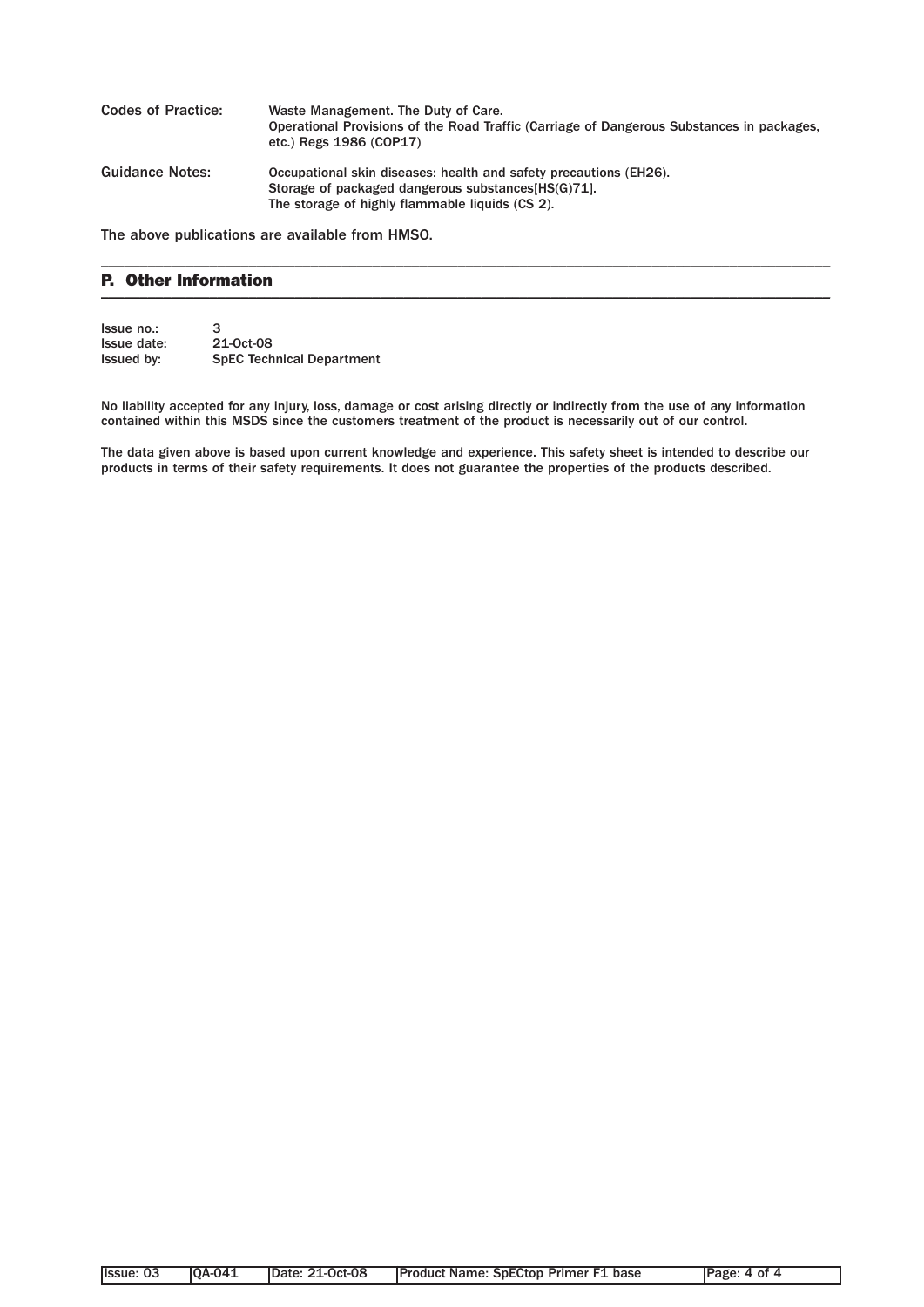



# **MATERIAL SAFETY DATA SHEET**

## A. Identification of the Substance / Preparation and of the Company Undertaking \_\_\_\_\_\_\_\_\_\_\_\_\_\_\_\_\_\_\_\_\_\_\_\_\_\_\_\_\_\_\_\_\_\_\_\_\_\_\_\_\_\_\_\_\_\_\_\_\_\_\_\_\_\_\_\_\_\_\_\_\_\_\_\_\_\_\_\_\_\_\_\_\_\_\_\_\_\_\_\_\_\_\_\_\_\_\_\_\_\_\_\_\_\_\_

\_\_\_\_\_\_\_\_\_\_\_\_\_\_\_\_\_\_\_\_\_\_\_\_\_\_\_\_\_\_\_\_\_\_\_\_\_\_\_\_\_\_\_\_\_\_\_\_\_\_\_\_\_\_\_\_\_\_\_\_\_\_\_\_\_\_\_\_\_\_\_\_\_\_\_\_\_\_\_\_\_\_\_\_\_\_\_\_\_\_\_\_\_\_\_

| E-mail:             | info@spec.ae                                | Web site:  | www.spec.ws    |
|---------------------|---------------------------------------------|------------|----------------|
| Telephone:          | +971-4-8836662                              | Facsimile: | +971-4-8837696 |
| Address:            | P. O. Box 61347, Dubai, U.A.E.              |            |                |
| Company:            | <b>Speciality Engineering Chemicals FZE</b> |            |                |
| <b>Product Use:</b> | Coating                                     |            |                |
|                     | Product Name: SpECtop Primer F1 Hardener    |            |                |

## B. Composition / Information on Ingredients \_\_\_\_\_\_\_\_\_\_\_\_\_\_\_\_\_\_\_\_\_\_\_\_\_\_\_\_\_\_\_\_\_\_\_\_\_\_\_\_\_\_\_\_\_\_\_\_\_\_\_\_\_\_\_\_\_\_\_\_\_\_\_\_\_\_\_\_\_\_\_\_\_\_\_\_\_\_\_\_\_\_\_\_\_\_\_\_\_\_\_\_\_\_\_

| Composition:<br>Epoxy hardener and solvents. |          |           |                     |        |
|----------------------------------------------|----------|-----------|---------------------|--------|
| Hazardous Ingredient(s)                      | Symbol   | CAS No.   | <b>Risk Phrases</b> | %      |
| Isophorone diamine                           | C. Xn    | 2855-13-2 | R34/R36/R43         | 15-20  |
| <b>Toluene</b>                               | T. F. Xn | 108-88-3  | R10/R51/R53         | $5-10$ |

### C. Hazards Identification  $\blacksquare$

| Flammable, Corrosive.<br>May cause burns<br>Toxic to aquatic organisms | <b>FLAMMABLE</b> | N 7<br><b>CORROSIVE</b> |  |
|------------------------------------------------------------------------|------------------|-------------------------|--|
|------------------------------------------------------------------------|------------------|-------------------------|--|

### D. First Aid Measures  $\blacksquare$

| General:    | In all cases of doubt, or when symptoms persist, seek medical attention. Never give anything by mouth<br>to an unconscious person.                                       |
|-------------|--------------------------------------------------------------------------------------------------------------------------------------------------------------------------|
| Eyes:       | Check for and remove contact lenses if any. Irrigate copious amount of water for several minutes<br>keeping eye lids open. Obtain medical attention if problem persists. |
| Skin:       | Wash thoroughly with soap and water or suitable skin cleanser immediately. Obtain medical attention if<br>problem persists.                                              |
| Inhalation: | Remove to fresh air. If not breathing or irregular breathing, provide artificial respiration. Seek medical<br>attention if the problem continues.                        |
| Ingestion:  | Do not induce vomiting. Obtain medical attention and show the container or label.                                                                                        |

### E. Fire Fighting Measures \_\_\_\_\_\_\_\_\_\_\_\_\_\_\_\_\_\_\_\_\_\_\_\_\_\_\_\_\_\_\_\_\_\_\_\_\_\_\_\_\_\_\_\_\_\_\_\_\_\_\_\_\_\_\_\_\_\_\_\_\_\_\_\_\_\_\_\_\_\_\_\_\_\_\_\_\_\_\_\_\_\_\_\_\_\_\_\_\_\_\_\_\_\_\_

| <b>Suitable Extinguishing Media:</b> | $CO2$ / Dry chemical powder. Do not use water jets. |
|--------------------------------------|-----------------------------------------------------|
| <b>Special Exposure Hazards:</b>     | Toxic fumes.                                        |
| <b>Special Protective Equipment:</b> | Self - contained breathing apparatus.               |
|                                      |                                                     |

### F. Accidental Release Measures  $\blacksquare$

Personal Precautions: Wear gloves and other suitable protective clothing. Issue: 03 | QA-041 | Date: 21-Oct-08 | Product Name: SpECtop Primer F1 hardener | Page: 1 of 4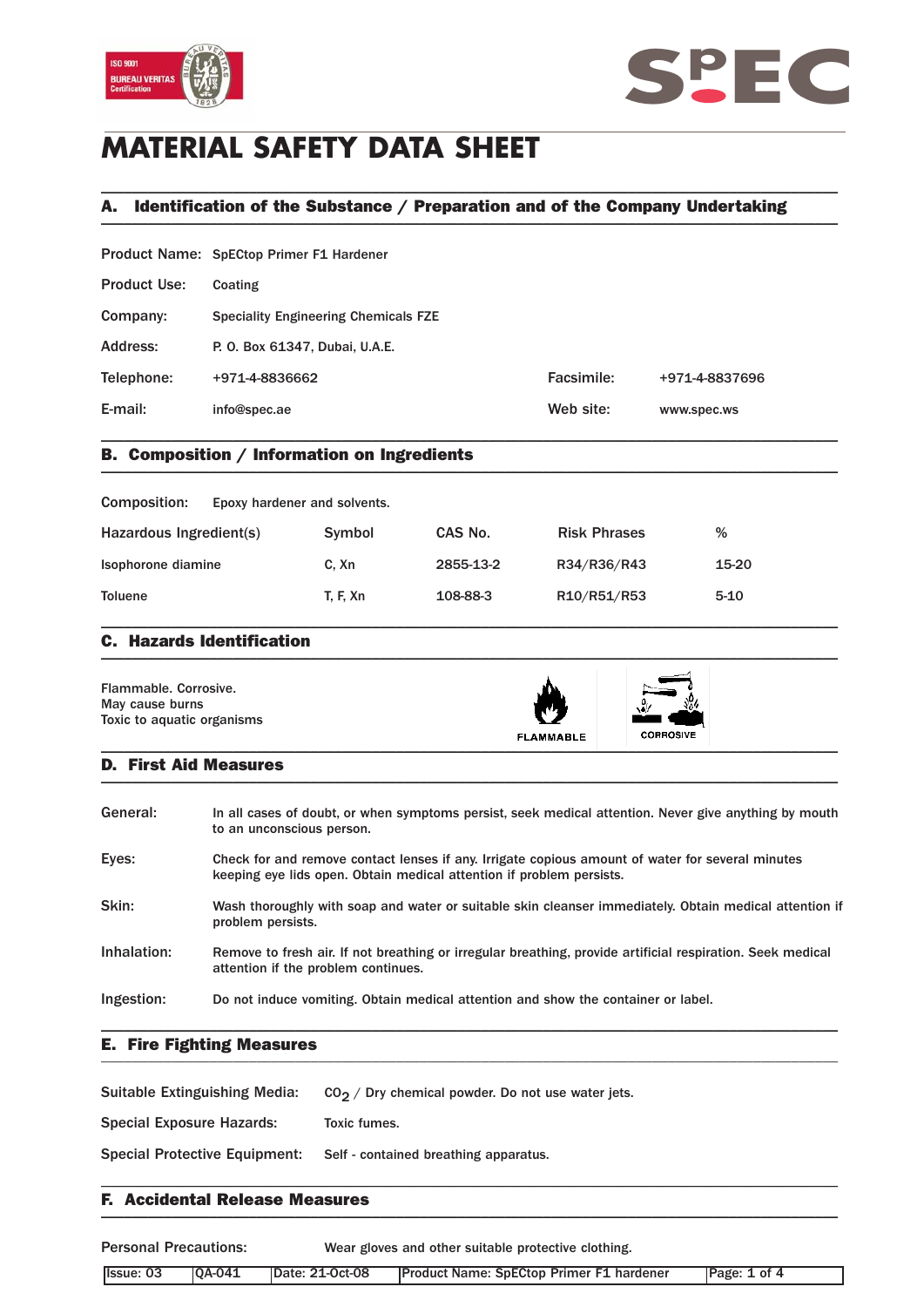| <b>Environmental Precautions:</b>  | Prevent entry into drains, sewers and water courses.                                                                                  |
|------------------------------------|---------------------------------------------------------------------------------------------------------------------------------------|
| <b>Decontamination Procedures:</b> | Soak-up with inert absorbent or contain and remove by best available means. Gather<br>into containers. Dispose of as hazardous waste. |

\_\_\_\_\_\_\_\_\_\_\_\_\_\_\_\_\_\_\_\_\_\_\_\_\_\_\_\_\_\_\_\_\_\_\_\_\_\_\_\_\_\_\_\_\_\_\_\_\_\_\_\_\_\_\_\_\_\_\_\_\_\_\_\_\_\_\_\_\_\_\_\_\_\_\_\_\_\_\_\_\_\_\_\_\_\_\_\_\_\_\_\_\_\_\_

| <b>G. Handling and Storage</b> |                                                                                                                   |
|--------------------------------|-------------------------------------------------------------------------------------------------------------------|
| Handling:                      | Avoid skin and eye contact. Do not eat, drink or smoke whilst using this product.<br>Ensure adequate ventilation. |

| Storage:                          | Keep containers dry, cool and tightly closed.                                                                               |
|-----------------------------------|-----------------------------------------------------------------------------------------------------------------------------|
| <b>Decontamination Procedure:</b> | Soak-up with inert absorbent or contain and remove by best available means. Gather<br>into containers. Dispose of as waste. |

\_\_\_\_\_\_\_\_\_\_\_\_\_\_\_\_\_\_\_\_\_\_\_\_\_\_\_\_\_\_\_\_\_\_\_\_\_\_\_\_\_\_\_\_\_\_\_\_\_\_\_\_\_\_\_\_\_\_\_\_\_\_\_\_\_\_\_\_\_\_\_\_\_\_\_\_\_\_\_\_\_\_\_\_\_\_\_\_\_\_\_\_\_\_\_

## H. Exposure Controls / Personal Protection \_\_\_\_\_\_\_\_\_\_\_\_\_\_\_\_\_\_\_\_\_\_\_\_\_\_\_\_\_\_\_\_\_\_\_\_\_\_\_\_\_\_\_\_\_\_\_\_\_\_\_\_\_\_\_\_\_\_\_\_\_\_\_\_\_\_\_\_\_\_\_\_\_\_\_\_\_\_\_\_\_\_\_\_\_\_\_\_\_\_\_\_\_\_\_

| <b>Occupational Exposure Limits:</b> | None assigned                                                                    |                 |                          |
|--------------------------------------|----------------------------------------------------------------------------------|-----------------|--------------------------|
| <b>Substance</b>                     | 8 Hour TWA                                                                       | <b>STEL</b>     | Source/Other Information |
| Xylene, mixed isomers                | $435$ mgm <sup>-3</sup>                                                          | 650 mgm $^{-3}$ | <b>EH 40</b>             |
| <b>Engineering Control Measures:</b> | Use with adequate general and local exhaust ventilation                          |                 |                          |
|                                      | Personal Protective Equipment: Impervious gloves, safety goggles, plastic apron. |                 |                          |

\_\_\_\_\_\_\_\_\_\_\_\_\_\_\_\_\_\_\_\_\_\_\_\_\_\_\_\_\_\_\_\_\_\_\_\_\_\_\_\_\_\_\_\_\_\_\_\_\_\_\_\_\_\_\_\_\_\_\_\_\_\_\_\_\_\_\_\_\_\_\_\_\_\_\_\_\_\_\_\_\_\_\_\_\_\_\_\_\_\_\_\_\_\_\_

## I. Physical and Chemical Properties \_\_\_\_\_\_\_\_\_\_\_\_\_\_\_\_\_\_\_\_\_\_\_\_\_\_\_\_\_\_\_\_\_\_\_\_\_\_\_\_\_\_\_\_\_\_\_\_\_\_\_\_\_\_\_\_\_\_\_\_\_\_\_\_\_\_\_\_\_\_\_\_\_\_\_\_\_\_\_\_\_\_\_\_\_\_\_\_\_\_\_\_\_\_\_

| State:                   | Liquid          |
|--------------------------|-----------------|
| Colour:                  | Clear           |
| Odour:                   | Solvent         |
| Flash Point (°C):        | >60             |
| <b>Specific Gravity:</b> | 0.98            |
| Viscosity:               | 0.5             |
| Solubility:              | <b>Miscible</b> |

## J. Stability and Reactivity \_\_\_\_\_\_\_\_\_\_\_\_\_\_\_\_\_\_\_\_\_\_\_\_\_\_\_\_\_\_\_\_\_\_\_\_\_\_\_\_\_\_\_\_\_\_\_\_\_\_\_\_\_\_\_\_\_\_\_\_\_\_\_\_\_\_\_\_\_\_\_\_\_\_\_\_\_\_\_\_\_\_\_\_\_\_\_\_\_\_\_\_\_\_\_

| Stability:                               | Stable under recommended conditions.         |
|------------------------------------------|----------------------------------------------|
| Conditions to avoid:                     | Not known.                                   |
| Materials to avoid:                      | Strong acids, alkalies and oxidising agents. |
| <b>Hazardous Decomposition products:</b> | Carbon monoxide, Irritant fumes.             |
|                                          |                                              |

\_\_\_\_\_\_\_\_\_\_\_\_\_\_\_\_\_\_\_\_\_\_\_\_\_\_\_\_\_\_\_\_\_\_\_\_\_\_\_\_\_\_\_\_\_\_\_\_\_\_\_\_\_\_\_\_\_\_\_\_\_\_\_\_\_\_\_\_\_\_\_\_\_\_\_\_\_\_\_\_\_\_\_\_\_\_\_\_\_\_\_\_\_\_\_

## K. Toxicological Information \_\_\_\_\_\_\_\_\_\_\_\_\_\_\_\_\_\_\_\_\_\_\_\_\_\_\_\_\_\_\_\_\_\_\_\_\_\_\_\_\_\_\_\_\_\_\_\_\_\_\_\_\_\_\_\_\_\_\_\_\_\_\_\_\_\_\_\_\_\_\_\_\_\_\_\_\_\_\_\_\_\_\_\_\_\_\_\_\_\_\_\_\_\_\_

There are no date available on the preparation itself. This has been assessed following the conventional method of the Preparations Directive 1999/45/EC and classified for toxicological hazards accordingly.

Based on the properties of the epoxy constituent(s) and considering toxicological data on similar preparations, this product may be a skin sensitiser and irritant. Harmful by inhalation. Vapours may cause headaches, dizziness and central nervous systems depression.

LD50 oral, rat: 1030mg/kg

|  |  | Product Name: SpECtop Primer F1 hardener | Page: 2 of 4 |
|--|--|------------------------------------------|--------------|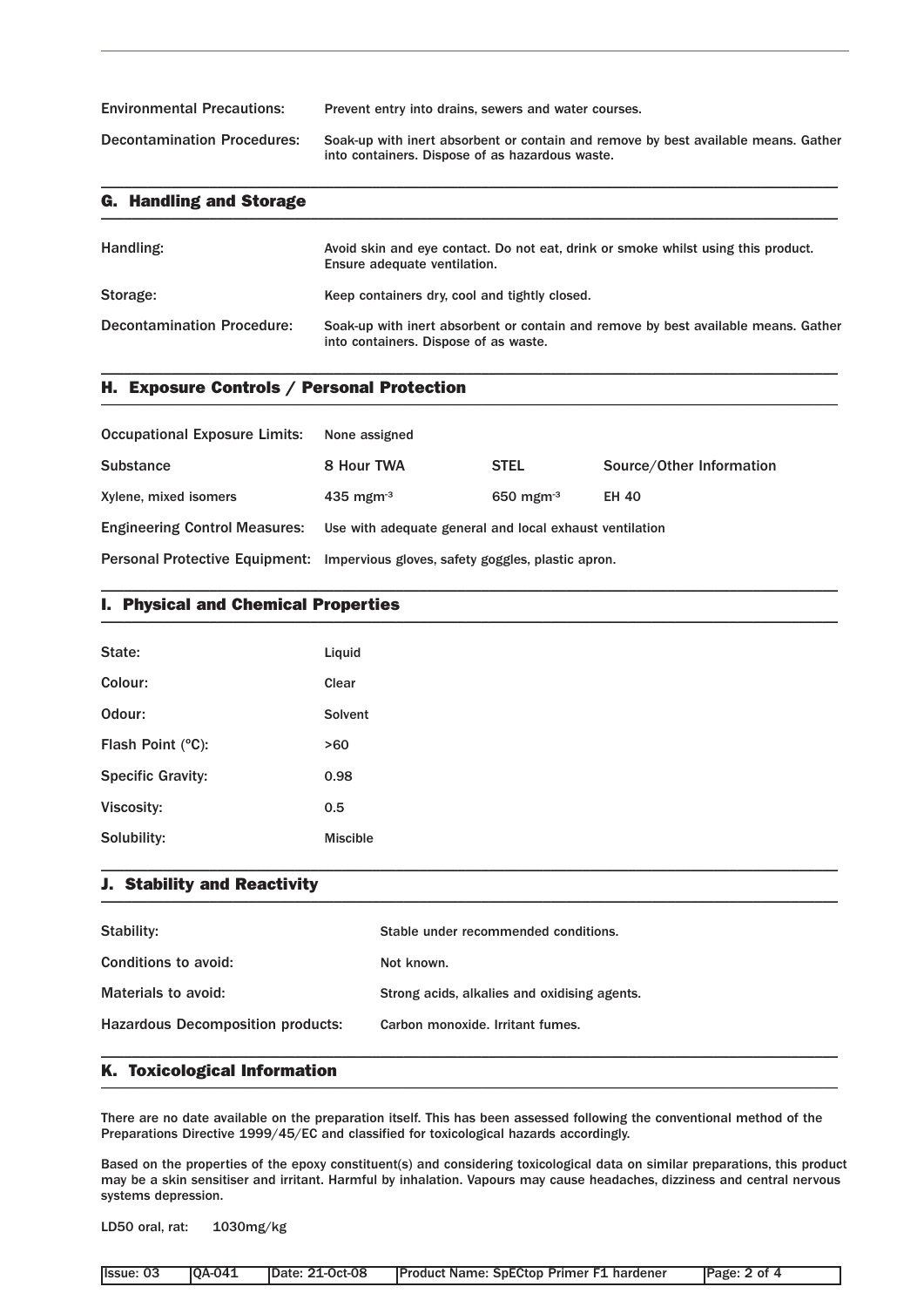## L. Ecological Information \_\_\_\_\_\_\_\_\_\_\_\_\_\_\_\_\_\_\_\_\_\_\_\_\_\_\_\_\_\_\_\_\_\_\_\_\_\_\_\_\_\_\_\_\_\_\_\_\_\_\_\_\_\_\_\_\_\_\_\_\_\_\_\_\_\_\_\_\_\_\_\_\_\_\_\_\_\_\_\_\_\_\_\_\_\_\_\_\_\_\_\_\_\_\_

Environmental Assessment: Contains volatile organic compounds.

When used and disposed as intended, no adverse environmental effects are foreseen. Expected to be not readily biodegradable. Bio-accumulative potential and ecotoxicity are not determined.

\_\_\_\_\_\_\_\_\_\_\_\_\_\_\_\_\_\_\_\_\_\_\_\_\_\_\_\_\_\_\_\_\_\_\_\_\_\_\_\_\_\_\_\_\_\_\_\_\_\_\_\_\_\_\_\_\_\_\_\_\_\_\_\_\_\_\_\_\_\_\_\_\_\_\_\_\_\_\_\_\_\_\_\_\_\_\_\_\_\_\_\_\_\_\_

\_\_\_\_\_\_\_\_\_\_\_\_\_\_\_\_\_\_\_\_\_\_\_\_\_\_\_\_\_\_\_\_\_\_\_\_\_\_\_\_\_\_\_\_\_\_\_\_\_\_\_\_\_\_\_\_\_\_\_\_\_\_\_\_\_\_\_\_\_\_\_\_\_\_\_\_\_\_\_\_\_\_\_\_\_\_\_\_\_\_\_\_\_\_\_

\_\_\_\_\_\_\_\_\_\_\_\_\_\_\_\_\_\_\_\_\_\_\_\_\_\_\_\_\_\_\_\_\_\_\_\_\_\_\_\_\_\_\_\_\_\_\_\_\_\_\_\_\_\_\_\_\_\_\_\_\_\_\_\_\_\_\_\_\_\_\_\_\_\_\_\_\_\_\_\_\_\_\_\_\_\_\_\_\_\_\_\_\_\_\_

## M. Disposal Considerations \_\_\_\_\_\_\_\_\_\_\_\_\_\_\_\_\_\_\_\_\_\_\_\_\_\_\_\_\_\_\_\_\_\_\_\_\_\_\_\_\_\_\_\_\_\_\_\_\_\_\_\_\_\_\_\_\_\_\_\_\_\_\_\_\_\_\_\_\_\_\_\_\_\_\_\_\_\_\_\_\_\_\_\_\_\_\_\_\_\_\_\_\_\_\_

Disposal must be in accordance with local and national legislation.

Do not allow to enter drains or watercourses. Material and container must be disposed as hazardous waste.

### N. Transport Information \_\_\_\_\_\_\_\_\_\_\_\_\_\_\_\_\_\_\_\_\_\_\_\_\_\_\_\_\_\_\_\_\_\_\_\_\_\_\_\_\_\_\_\_\_\_\_\_\_\_\_\_\_\_\_\_\_\_\_\_\_\_\_\_\_\_\_\_\_\_\_\_\_\_\_\_\_\_\_\_\_\_\_\_\_\_\_\_\_\_\_\_\_\_\_

| Proper shipping name:         | Polyamines, liquid, corrosive, flammable |                          |                         |
|-------------------------------|------------------------------------------|--------------------------|-------------------------|
| <b>UN Number:</b>             | 2734                                     |                          |                         |
| Class:                        | 8                                        |                          |                         |
| Subsidiary risk:              | 3                                        |                          |                         |
| <b>Packing Group:</b>         | III                                      |                          |                         |
| Label(s):                     | <b>FLAMMABLE LIQUID</b>                  | <b>CORROSIVE</b>         | <b>MARINE POLLUTANT</b> |
| <b>Additional Information</b> |                                          |                          |                         |
| <b>ADR-HIN:</b>               | 83                                       |                          |                         |
| <b>IMDG-EMS:</b>              | F-E, S-C                                 | <b>Marine Pollutant:</b> | Yes                     |
| IMO:                          |                                          |                          |                         |

\_\_\_\_\_\_\_\_\_\_\_\_\_\_\_\_\_\_\_\_\_\_\_\_\_\_\_\_\_\_\_\_\_\_\_\_\_\_\_\_\_\_\_\_\_\_\_\_\_\_\_\_\_\_\_\_\_\_\_\_\_\_\_\_\_\_\_\_\_\_\_\_\_\_\_\_\_\_\_\_\_\_\_\_\_\_\_\_\_\_\_\_\_\_\_

## O. Regulatory Information \_\_\_\_\_\_\_\_\_\_\_\_\_\_\_\_\_\_\_\_\_\_\_\_\_\_\_\_\_\_\_\_\_\_\_\_\_\_\_\_\_\_\_\_\_\_\_\_\_\_\_\_\_\_\_\_\_\_\_\_\_\_\_\_\_\_\_\_\_\_\_\_\_\_\_\_\_\_\_\_\_\_\_\_\_\_\_\_\_\_\_\_\_\_\_

| <b>EU Regulations:</b>        | The product is labeled as follows, in accordance with local regulations.                                                                                                                                                                                                                                    |
|-------------------------------|-------------------------------------------------------------------------------------------------------------------------------------------------------------------------------------------------------------------------------------------------------------------------------------------------------------|
| Hazard Symbol(s):             | C.F                                                                                                                                                                                                                                                                                                         |
| <b>Contains:</b>              | Polyamine adduct                                                                                                                                                                                                                                                                                            |
| <b>Risk Phrases:</b>          | R <sub>10</sub> - Flammable<br>R20 - Harmful by inhalation<br>R21 - Harmful in contact with skin<br>R51 - Toxic to aquatic organisms                                                                                                                                                                        |
| <b>Safety Phrases:</b>        | S28 - After contact with skin, wash immediately with plenty of water<br>S36 - Wear suitable protective clothing<br>S38 - In case of insufficient ventilation, wear suitable respiratory equipment                                                                                                           |
| <b>EC Directives:</b>         | Dangerous Substance Directive, 67/548/EEC and adaptations.<br>Dangerous Preparations Directive, 88/379/EEC.<br>Safety Data Sheets Directive, 91/155/EEC.                                                                                                                                                    |
| <b>Statutory Instruments:</b> | Chemicals (Hazard Information and Packaging) Regs. 1993 (SI 1746).<br>Control of Substances Hazardous to Health Regs. 1988 (SI 1657).<br>Health and Safety at Work, etc. Act 1974.<br><b>Environmental Protection Act 1990.</b><br>Highly Flammable Liquids & Liquefied Petroleum Gases Regs. 1972 (SI 917) |

| Ilssue: 03 | <b>IOA-041</b> | <b>IDate: 21-Oct-08</b> | <b>Product Name: SpECtop Primer F1 hardener</b> | Page: 3 of 4 |
|------------|----------------|-------------------------|-------------------------------------------------|--------------|
|------------|----------------|-------------------------|-------------------------------------------------|--------------|